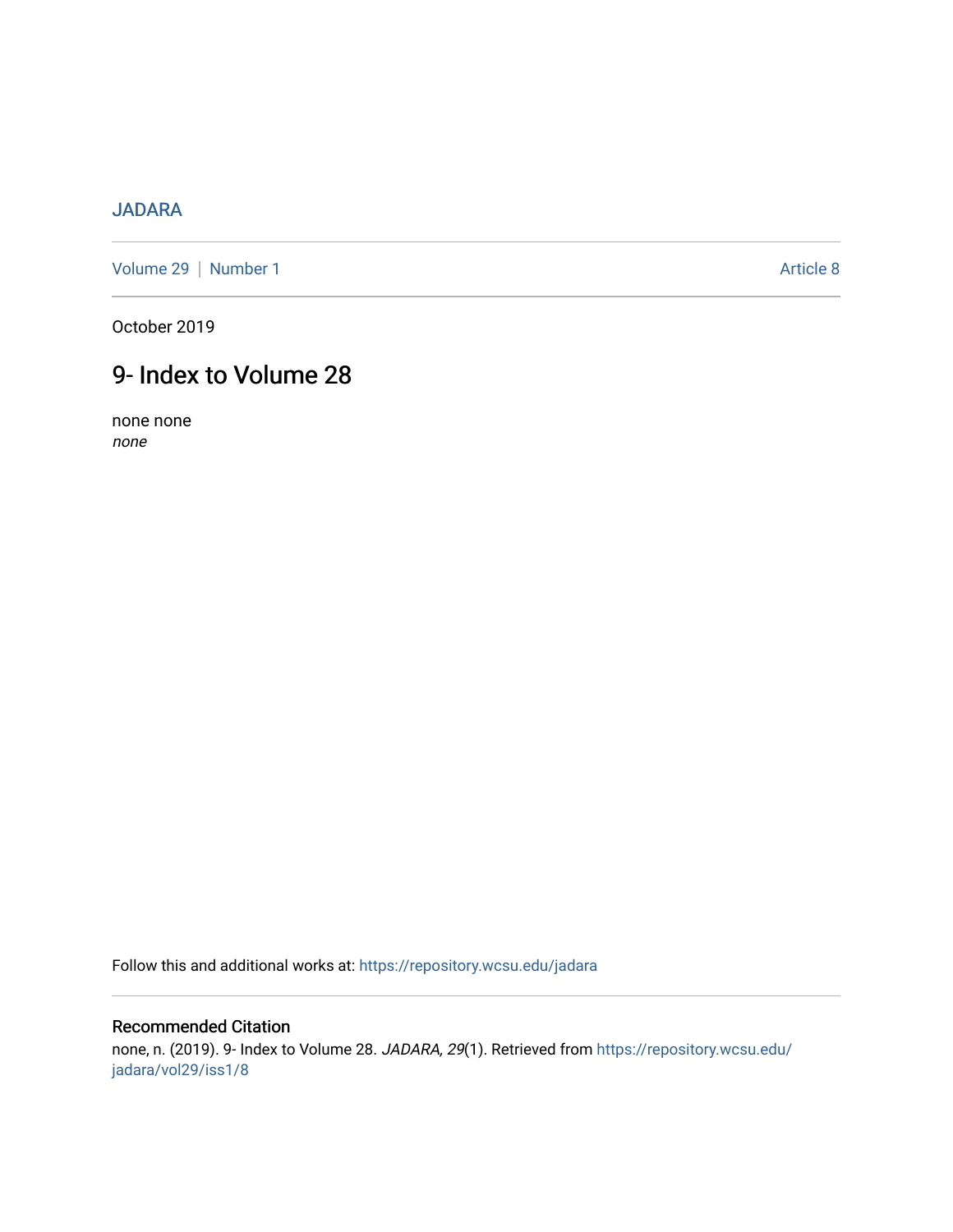#### INDEX TO VOLUME 28

#### Author Index

| Belknap, P., Job coaching: A Means to Reduce Unemployment and Underemployment in the Deaf                  |
|------------------------------------------------------------------------------------------------------------|
|                                                                                                            |
|                                                                                                            |
| Bourquin, E., Providing Support Services for a Deaf-Blind Student in a Mainstream University               |
| Brubaker, R., Acculturative Stress: A Useful Framework for Understanding the Experience of Deaf            |
|                                                                                                            |
| Cook, J., HIV Services for Mental Health Consumers with Hearing Impairment: Risk Assessment                |
| Gonzales, B., Attention Advisors and Mentors: A Suggested Study Technique for Deaf College Students (4), 1 |
| Keany, K., HIV Services for Mental Health Consumers with Hearing Impairment: Risk Assessment               |
| Kluwin, T., Interpreting Services for Youngsters who are Deaf in Local Public School Programs(2), 21       |
| Korwin, K., Job Coaching: A Means to Reduce Unemployment and Underemployment in the Deaf                   |
|                                                                                                            |
| Long, N., Job Coaching: A Means to Reduce Unemployment and Underemployment in the Deaf                     |
| McCrone, W.P., A Two-Year Report Card on Title I of the Americans with Disabilities Act: Implications      |
| Muth, P., Assessing the Need for a Job Coaching Curriculum in the Baltimore-Washington Area (4), 13        |
| Pollard, R.Q., Mental Health Services and the Deaf Population: A Regional Consensus Planning               |
| Razzano, L., HIV Services for Mental Health Consumers with Hearing Impairment: Risk Assessment             |
|                                                                                                            |
| Silver, S., Attitudinal Changes of Employers to Hearing Impaired Workers after Utilizing an ASL            |
|                                                                                                            |
|                                                                                                            |
| Sligar, S., Managing Tortillas, Pitas, Matzo, and Mano when you Grew up on White Bread(4), 39              |
| Swartz, D., Techniques in Treating Survivors of Child Sexual Abuse: Problematic Areas in their             |
|                                                                                                            |
|                                                                                                            |

 $\mathcal{L}$ 

ċ